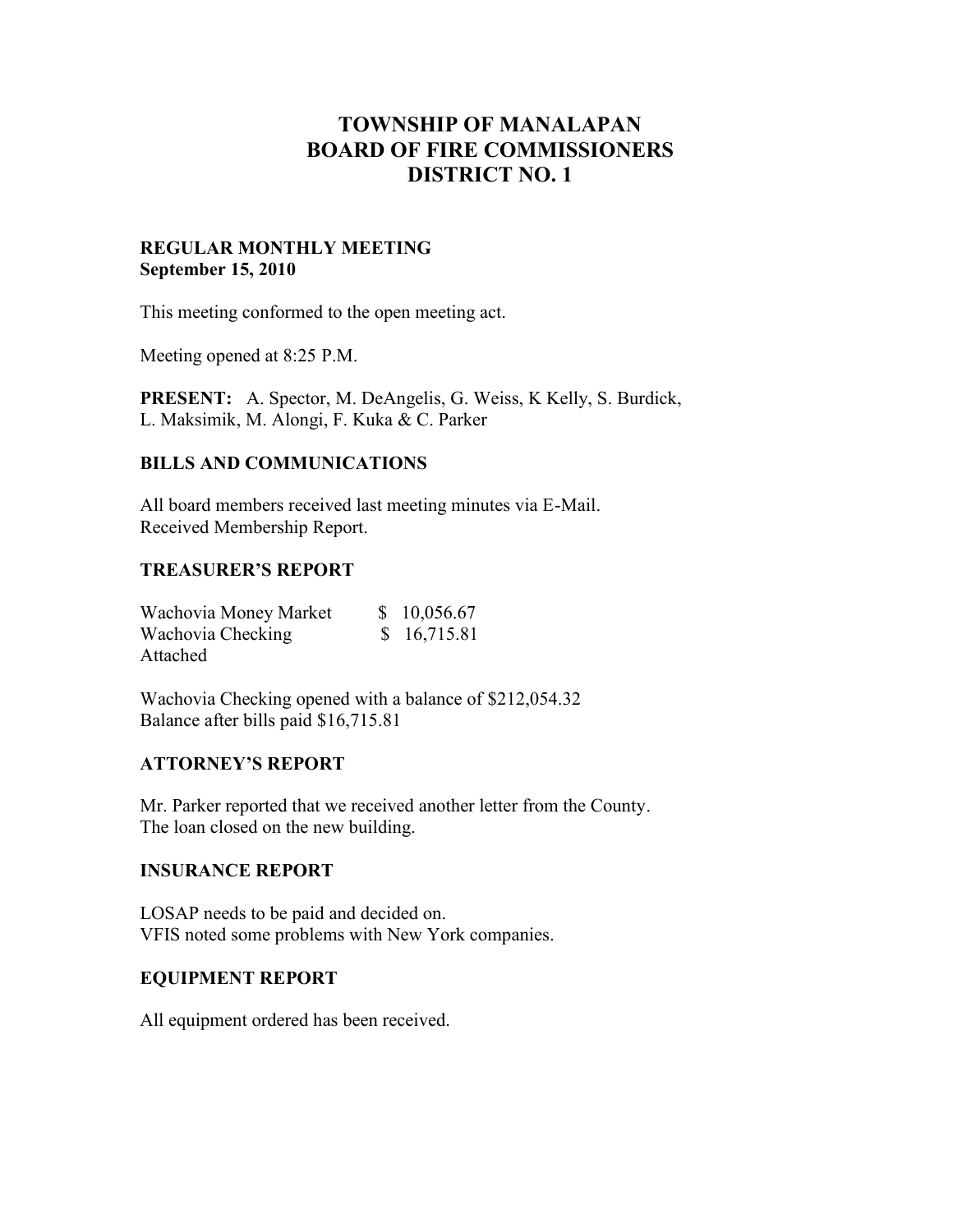## **RADIO REPORT**

Still waiting for the 2 portables to come in. GPS units are being installed.

## **CHIEF'S REPORT**

Chief Burdick reported that the town is starting a Joint Task Force to look into response times.

## **TRUCK REPORT**

Replaced a/c controllers on 26-1-90. Hydraulic line on 26-1-80 was worked on and needs more repairs – waiting on parts.

## **ASSOCIATION REPORT**

Mike Alongi would like to know if we are going to add the camera and access system to the back building.

The stove top along with trailer from BullEx was ordered for the Open House. Mike took care of the titles and they are back in our office.

## **TRUSTEES' REPORT**

Everything is good.

#### **OLD BUSINESS**

See attached.

#### **NEW BUSINESS**

Commissioner DeAngelis made a motion to pay all vouchers; this was seconded by Commissioner Kelly. All voted aye.

Commissioner DeAngelis made a motion not to exceed \$3,000 to replace the smoke machine; this was seconded by Commissioner Kelly. All voted aye.

Commissioner Spector made a motion \$400 to have U.S. Grounds aerate, seed and fertilize the front yard; this was seconded by Commissioner Kelly. All voted aye.

Commissioner Spector made a motion for \$300 to purchase 20 additional BBM's; this was seconded by Commissioner DeAngelis. All voted aye.

Commissioner Weiss ordered the fire prevention materials.